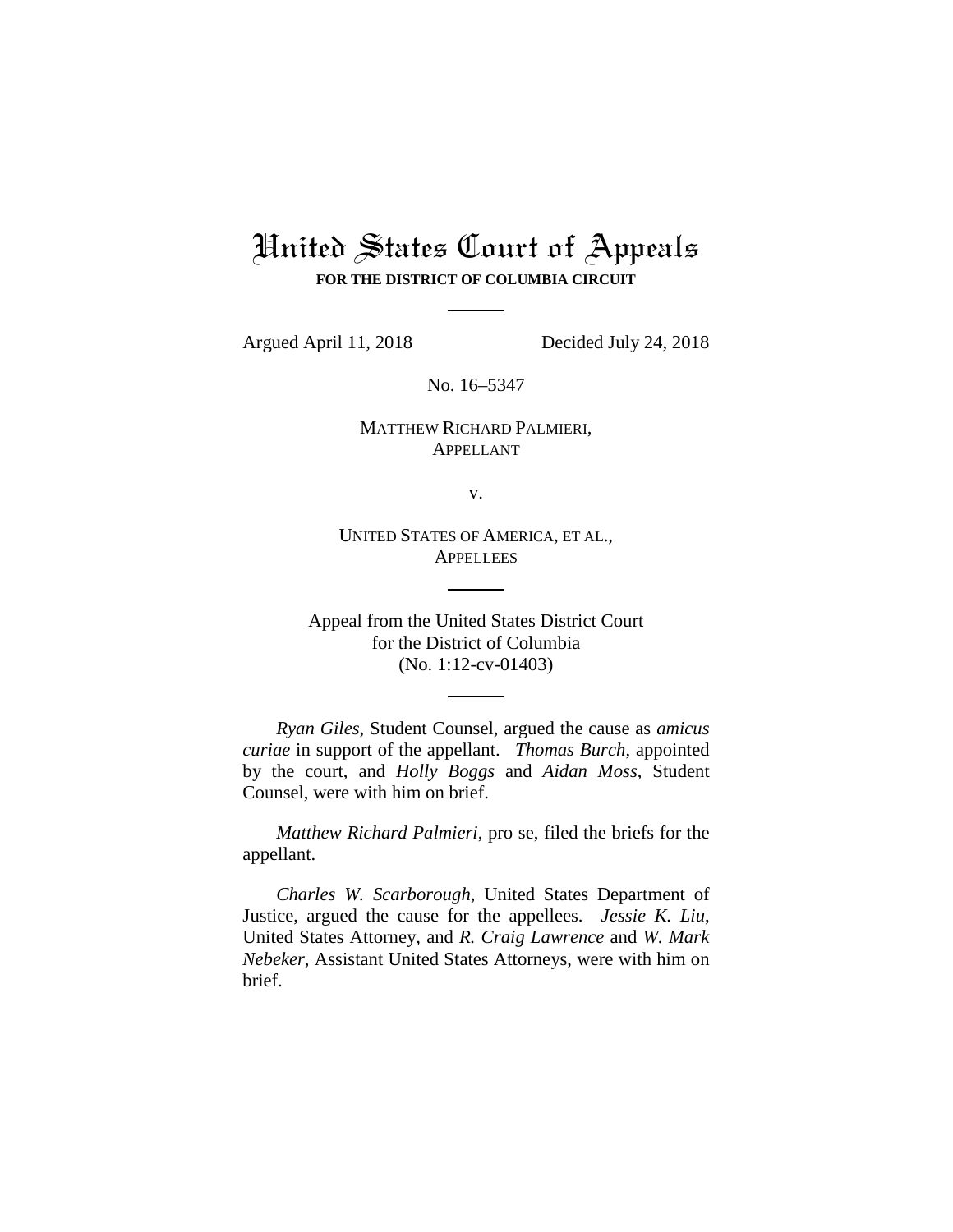Before: HENDERSON, GRIFFITH and KATSAS, *Circuit Judges*.

Opinion for the Court filed by *Circuit Judge* HENDERSON.

Concurring opinion filed by *Circuit Judge* KATSAS.

KAREN LECRAFT HENDERSON, *Circuit Judge*: Matthew Palmieri had a security clearance and gainful employment with a government contractor. He lost both, allegedly at the hands of federal agencies and officials bent on destroying his career. Palmieri sued the agencies and officials (collectively, defendants or government),<sup>[1](#page-1-0)</sup> claiming they put him through a "Kafkaesque" investigation and "Star Chamber" proceeding and thereby violated his rights. Pl.'s Am. Compl. (Compl.), Dkt. No. 14 at 4 (July 23, 2013). In the order at issue, the district court dismissed most counts of Palmieri's complaint and granted summary judgment to the government as to a portion of one count. Joint Appendix (JA) 462-63; *Palmieri v. United States*, 72 F. Supp. 3d 191 (D.D.C. 2014). With the aid of court-appointed amicus curiae, Palmieri appeals.<sup>[2](#page-1-1)</sup> We affirm.

<span id="page-1-0"></span><sup>&</sup>lt;sup>1</sup> Palmieri's complaint names the United States; the State Department; the Defense Department; the Defense Office of Hearings and Appeals; the Defense Manpower Data Center; the Central Intelligence Agency; the Office of Personnel Management; the Financial Crimes Enforcement Network; the United States Navy; the Office of Naval Intelligence; the Naval Criminal Investigative Service; the Defense Security Service; and certain officers and employees of the latter three agencies.

<span id="page-1-1"></span> $2$  We thank amicus for able briefing and argument.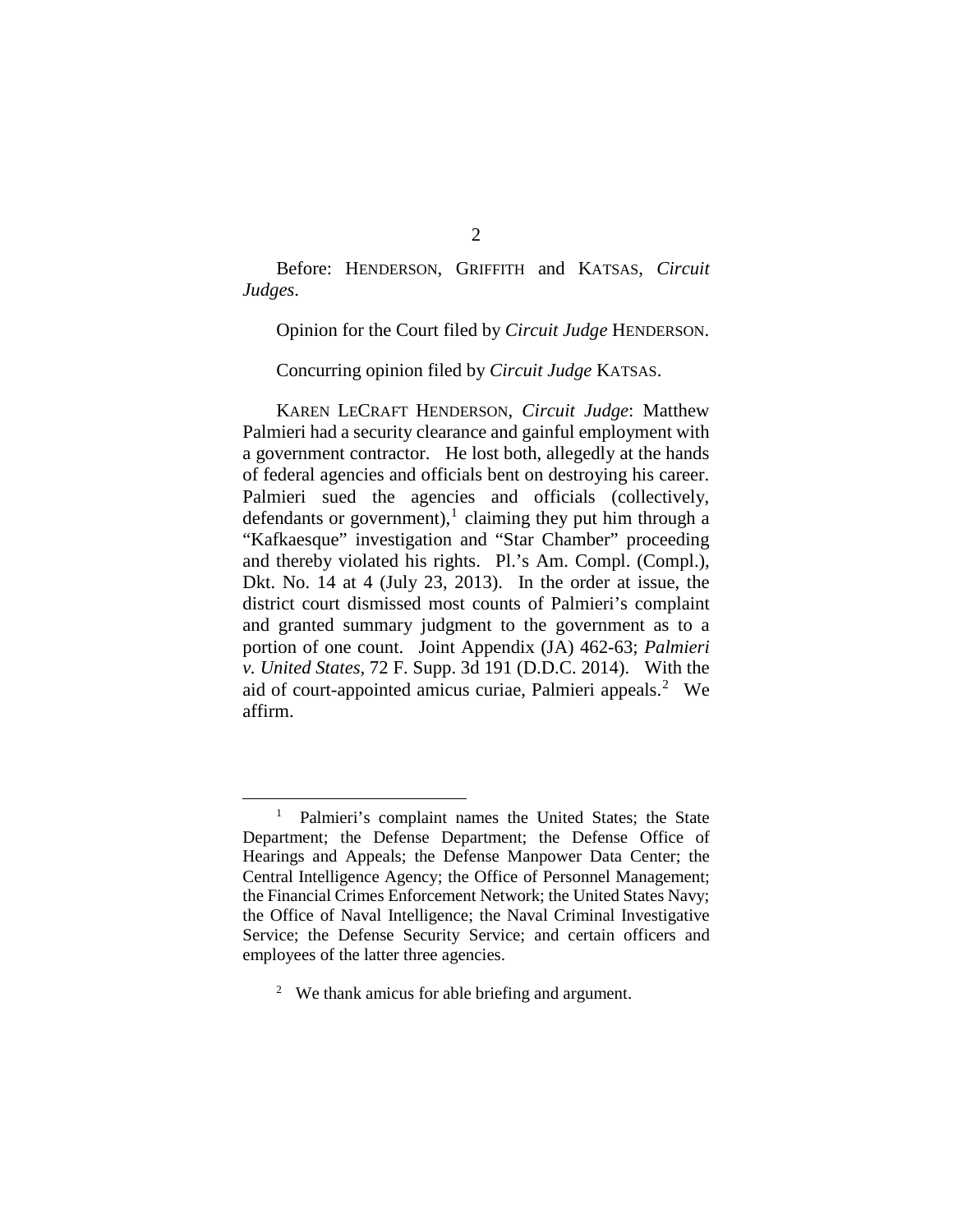#### **I. BACKGROUND**

We draw the facts primarily from the complaint, whose well-pleaded allegations we take to be true. *West v. Lynch*, 845 F.3d 1228, 1231 (D.C. Cir. 2017). We also take account of undisputedly authentic documents cited in and "integral to" the complaint. *Kaempe v. Myers*, 367 F.3d 958, 965 (D.C. Cir. 2004); *see* 2 JAMES WM. MOORE ET AL., MOORE'S FEDERAL PRACTICE § 12.34[2] n.35 (3d ed. 2018). Because the complaint is prolix, weighing in at 163 pages, we highlight only the essentials.

#### **INVESTIGATION**

Palmieri worked as a systems engineer for a contractor at a United States naval base in Bahrain. He had a security clearance. In June 2009, he and a Navy reservist friend had dinner with two Syrian nationals, one of whom worked for the Syrian embassy. The reservist told Palmieri that "she felt compelled to report" to American authorities their contact with foreign nationals. JA 352. Later, the reservist in fact reported the contact, mentioning that Palmieri had introduced her to the Syrians. According to the reservist, Palmieri had asked her *not* to report his association with the Syrians.

The government opened an investigation. Without telling Palmieri, agents of the Naval Criminal Investigative Service (NCIS) reviewed his work emails, copied files from his office computers and kept tabs on his travel. In May 2010, the agents "interrogated" him. Compl. 19-20. They told him he was free to leave but that, if he did not answer their questions, his security clearance would be suspended. Afterward, the agents reported to Navy lawyers that Palmieri had been "evasive" and "unwilling to provide information." *Id*. at 21. Palmieri's supervisors had him removed from the base. NCIS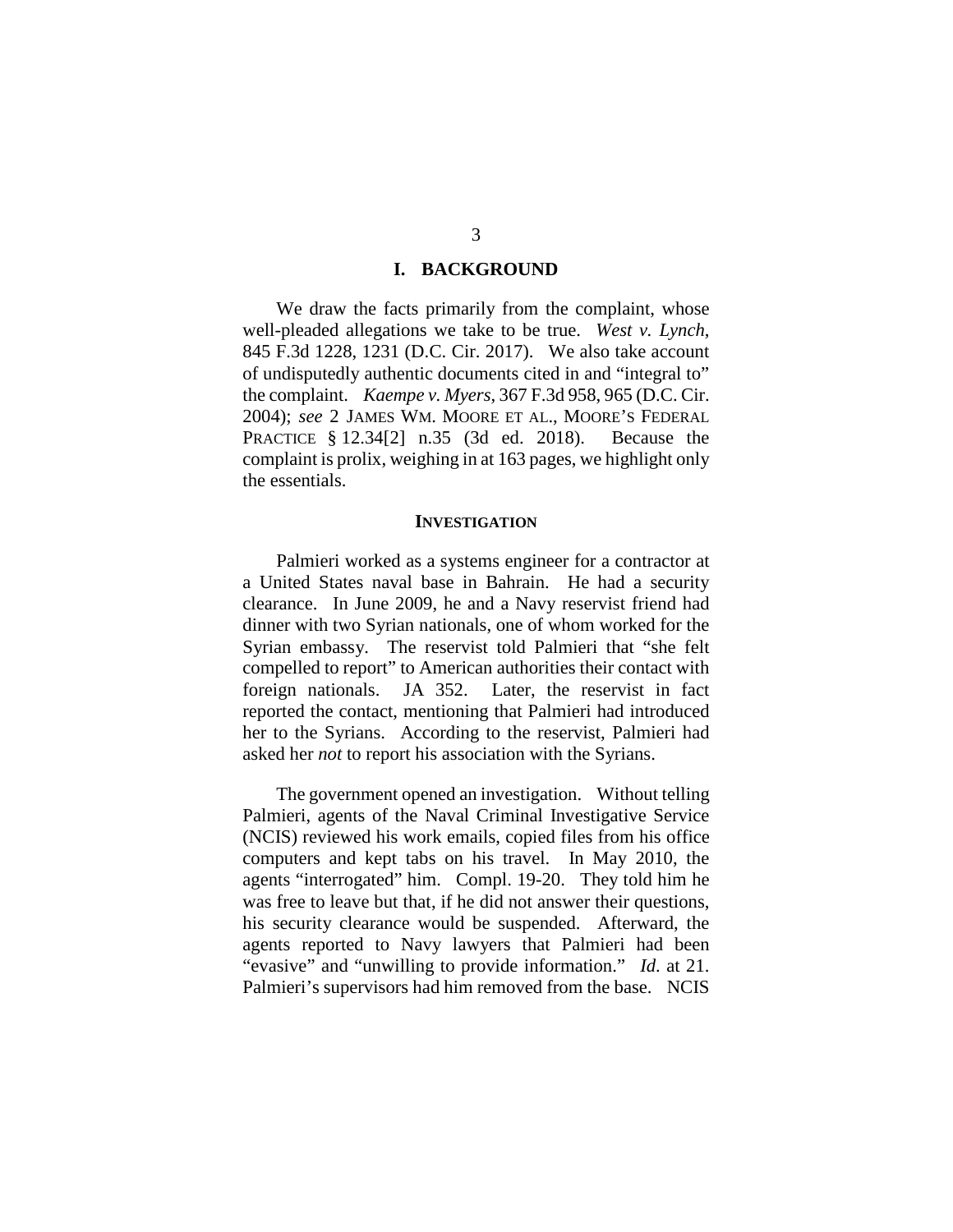agents searched his office and computers and seized his work documents.

Palmieri returned to the United States and continued working in a contractor job that required a security clearance. In July 2011, he submitted to an NCIS polygraph test. Thereafter, in a letter to the Defense Department, NCIS agent Lynda Carpenter summarized the investigation and the results of the polygraph test. According to her letter:

- The reservist told authorities that Palmieri had asked her "not to report his association with the Syrian nationals to anyone inside of the U.S. government."
- In a security form, Palmieri "did not acknowledge any ongoing foreign national contacts or associations with foreign government officials."
- When the NCIS agents interviewed Palmieri, he was "reluctant to provide information" about his foreign contacts. He eventually "disclosed ongoing contact with an employee of the Syrian embassy" but "only after it was revealed [that] NCIS officials were already aware of the relationship."
- During the polygraph test, Palmieri was asked if he possessed "classified material outside of government control" or "provided classified information to unauthorized personnel." The polygraph indicated "[d]eception . . . in his responses to both questions."

## JA 230-31.

In August 2011, the Defense Department suspended Palmieri's security clearance "pending a final clearance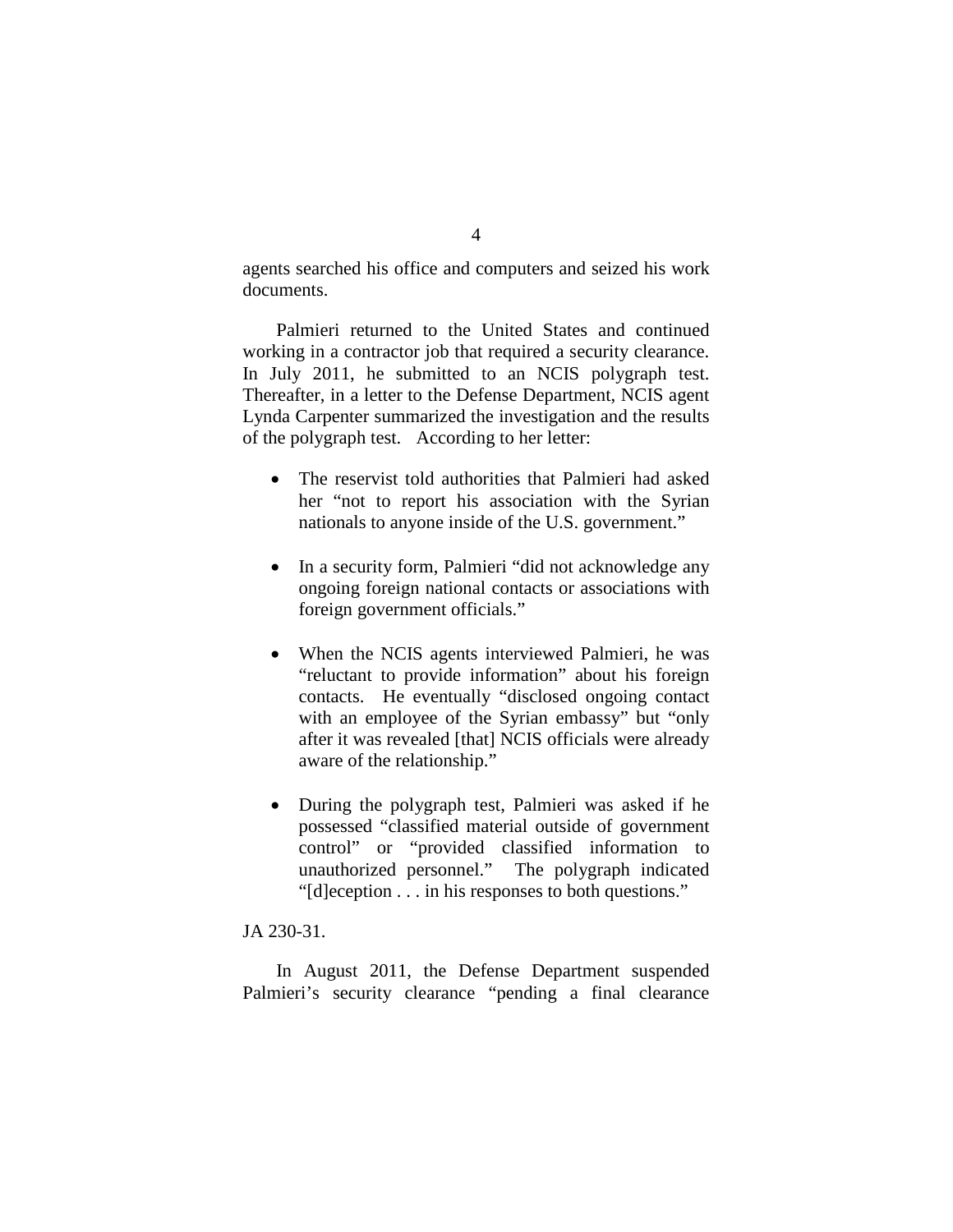decision from the Defense Office of Hearings and Appeals [(DOHA)]." Compl. 30. As a result, Palmieri's employer fired him.

#### **ADMINISTRATIVE AND DISTRICT COURT PROCEEDINGS**

By executive order, as implemented through Defense Department Directive 5220.6 (Aug. 30, 2006), perma.cc/2DQ4-Z4KW, a contractor is not to be granted a security clearance unless clearance "is clearly consistent with the national interest," *id*. ¶ 3.2; *see* Exec. Order No. 10865 § 2, 25 Fed. Reg. 1583 (Feb. 20, 1960). In September 2012, per the Directive, the Defense Department issued a Statement of Reasons explaining why the government was "unable to find that it is clearly consistent with the national interest" for Palmieri to regain clearance. JA 196; *see* Compl. 33. The Statement of Reasons alleged (*inter alia*) that Palmieri displayed "questionable judgment" by asking the reservist "not to disclose [his] association with . . . Syrian nationals." JA 196; *see* Compl. 34. In a written response, Palmieri denied the allegations.

The matter was submitted to a DOHA administrative judge to determine whether to revoke Palmieri's security clearance. Over Palmieri's confrontation and hearsay objections—and after Palmieri declined an opportunity to call the reservist as a witness—the judge admitted Carpenter's letter. Palmieri testified at length and "denied that he told the [reservist] not to mention his name." JA 188. The judge discredited this testimony, finding that Palmieri was "evasive and less than completely forthcoming." JA 188, 194. Ultimately, the judge concluded that Palmieri had indeed displayed questionable judgment in "attempt[ing] to convince [the reservist] to leave him out of her report." JA 193.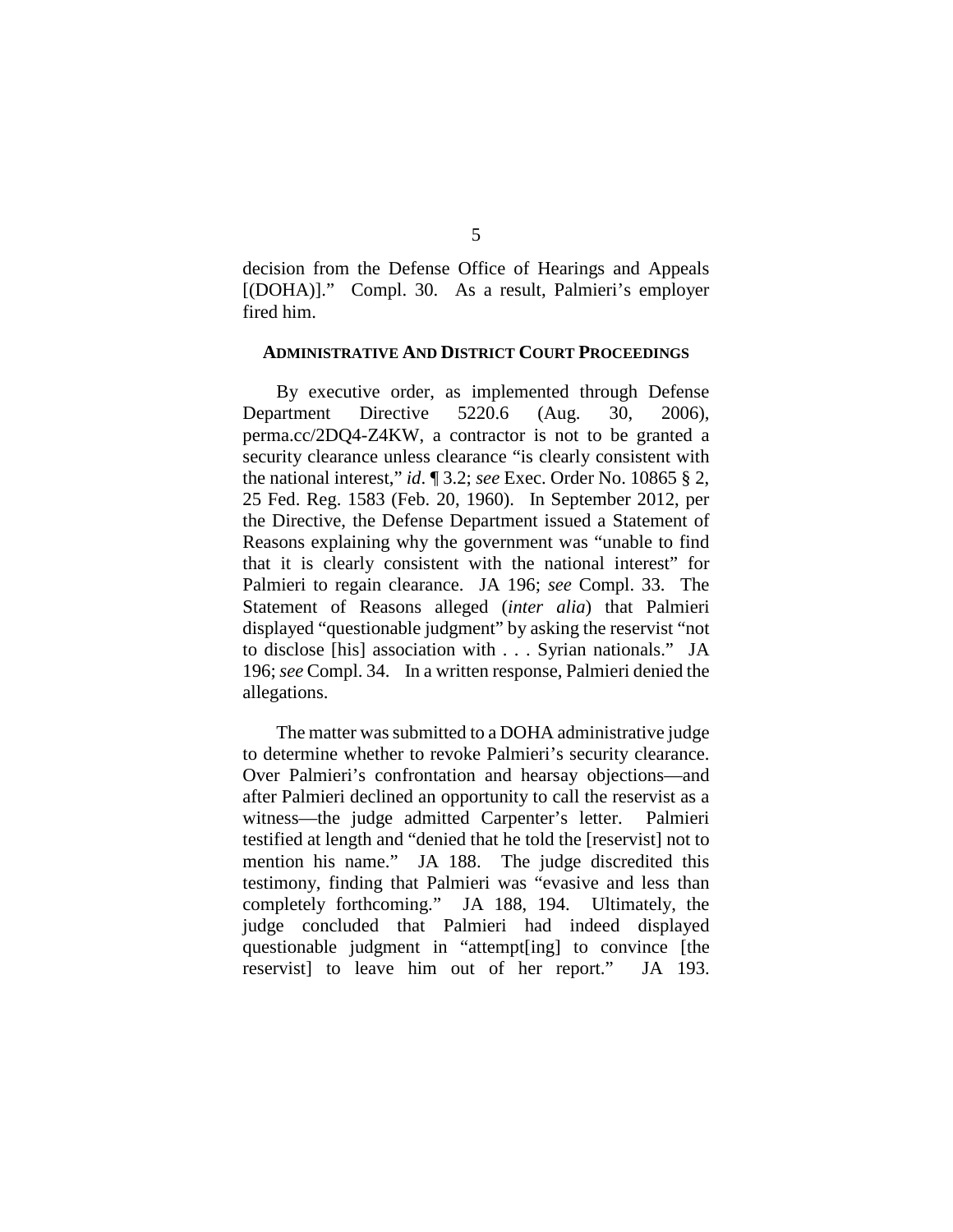Accordingly, the judge revoked his clearance. The DOHA appeal board affirmed.

Palmieri filed suit, raising an assortment of constitutional and statutory claims. His 30-count complaint invokes (*inter alia*) the Bill of Attainder Clause, U.S. CONST. art. I, § 9, cl. 3; the Treason Clause, *id*. art. III, § 3, cl. 1; the Due Process Clause, *id*. amend. V; the First, Fourth, Ninth and Tenth Amendments; the Privacy Act, 5 U.S.C. § 552a; the Administrative Procedure Act (APA), 5 U.S.C. § 551 *et seq.*; the Stored Communications Act, 18 U.S.C. § 2701 *et seq.*; and the Foreign Intelligence Surveillance Act, 50 U.S.C. § 1801 *et seq.*

In the order under review, the district court dismissed twenty-three counts: Counts 1-20, 22, 28 and 30. Also, the court partially dismissed Count 21 and granted summary judgment to the government on the remainder of that count. Finally, the court ordered Palmieri to "file a more definite statement about" the other six counts: Counts 23-27 and 29. JA 462. It later granted summary judgment to the government on those six counts. In our claim-by-claim analysis, we summarize the necessary particulars of Palmieri's theories of liability and the district court's grounds of decision.

## **II. ANALYSIS**

First we clear some underbrush. We need not consider Counts 3, 7, 9 and 16 because Palmieri expressly forfeits any challenge to their dismissal. Appellant's Br. 32 (he "invites" us to "dispense" with them). We need not consider Counts 10- 11, 17-18, 23-27 and 29 because neither Palmieri nor amicus raises any argument about them. *See S. Cal. Edison Co. v. FERC*, 603 F.3d 996, 1000 (D.C. Cir. 2010) ("A party can and does [forfeit] any argument not presented in our court except those going to our own jurisdiction or similar structural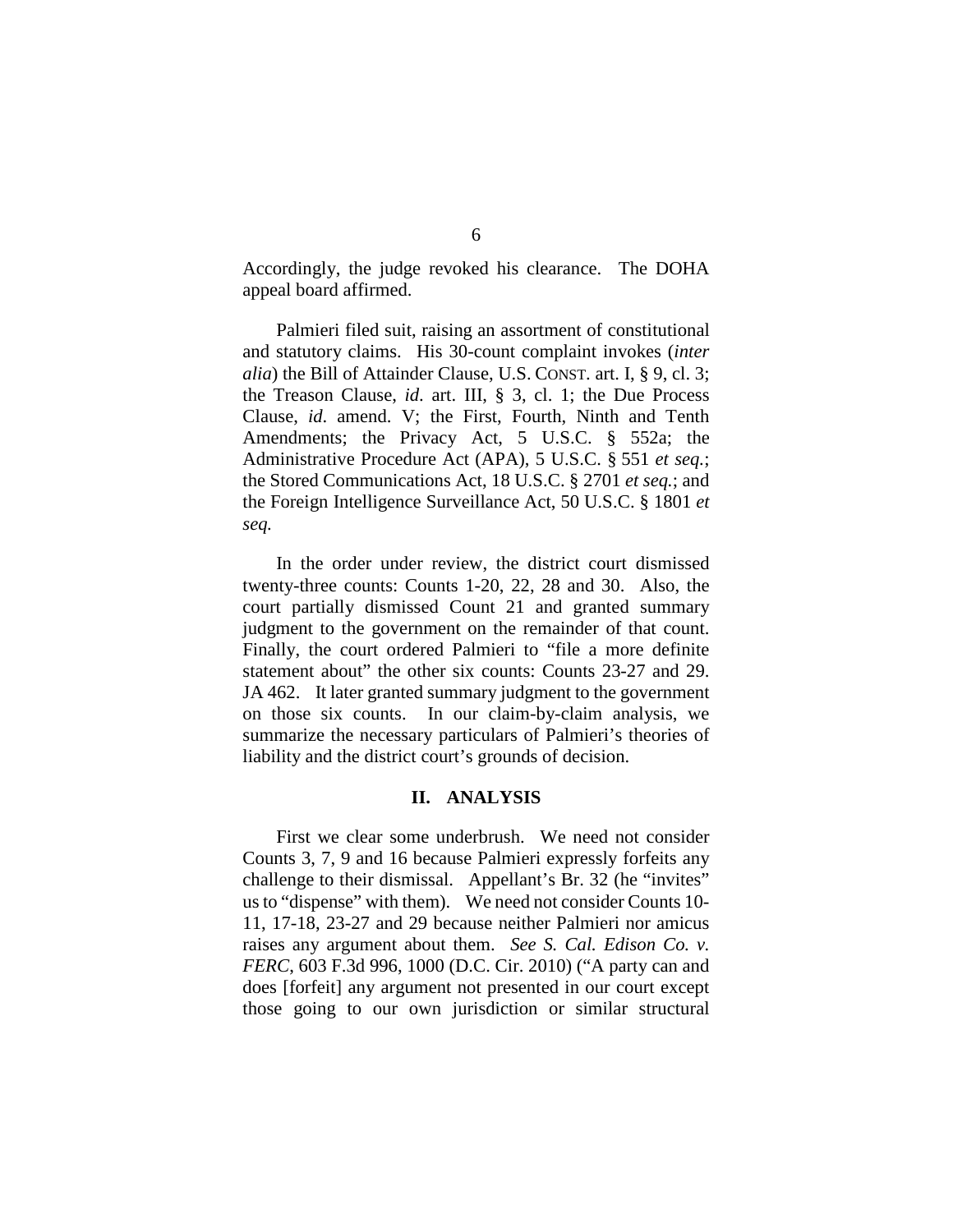issues[.]"). And we need not consider Counts 28 and 30 because Palmieri acquiesced in their dismissal. Our task, then, is to decide whether Palmieri or amicus advances any good reason to reinstate any of the other fourteen counts: Counts 1-2, 4-6, 8, 12-15 and 19-22. We think not.

#### **COUNTS 2, 20 AND 22: FRIVOLOUS CONSTITUTIONAL CLAIMS**

Count 2 alleges that the government violated Palmieri's "natural rights" by investigating him and gathering information about him. Compl. 46. Count 20 alleges that Carpenter's letter and the ensuing revocation of Palmieri's clearance were part of a "Soviet-style" government conspiracy to "punish" Palmieri through "extrajudicial" means. *Id*. at 104, 107. Count 22 alleges that the conspiracy was motivated by "ethnic, lingu[i]stic, religious, and/or racial" animus. *Id*. at 116; *see id*. at 115 (alleging that defendants acted as they did because of Palmieri's "associations with Arab and/or Muslim individuals"). According to Counts 2, 20 and 22, this conduct violated the Bill of Attainder Clause, the Treason Clause and the First, Fifth, Ninth and Tenth Amendments.

The district court concluded that Counts 2, 20 and 22 are barred by *Department of Navy v. Egan*, 484 U.S. 518 (1988). We agree.*Egan* holds that "the grant of security clearance to a particular employee, a sensitive and inherently discretionary judgment call, is committed by law to the appropriate agency of the Executive Branch." *Id*. at 527; *see Oryszak v. Sullivan*, 576 F.3d 522, 525-26 (D.C. Cir. 2009). The idea is that "an outside non-expert body," including a court, is institutionally ill suited to second-guess the agency's "[p]redictive judgment" about the security risk posed by a specific person. *Egan*, 484 U.S. at 529. Counts 2, 20 and 22 ask us to engage in just this sort of Monday-morning quarterbacking: as the district court put it, these counts effectively challenge the government's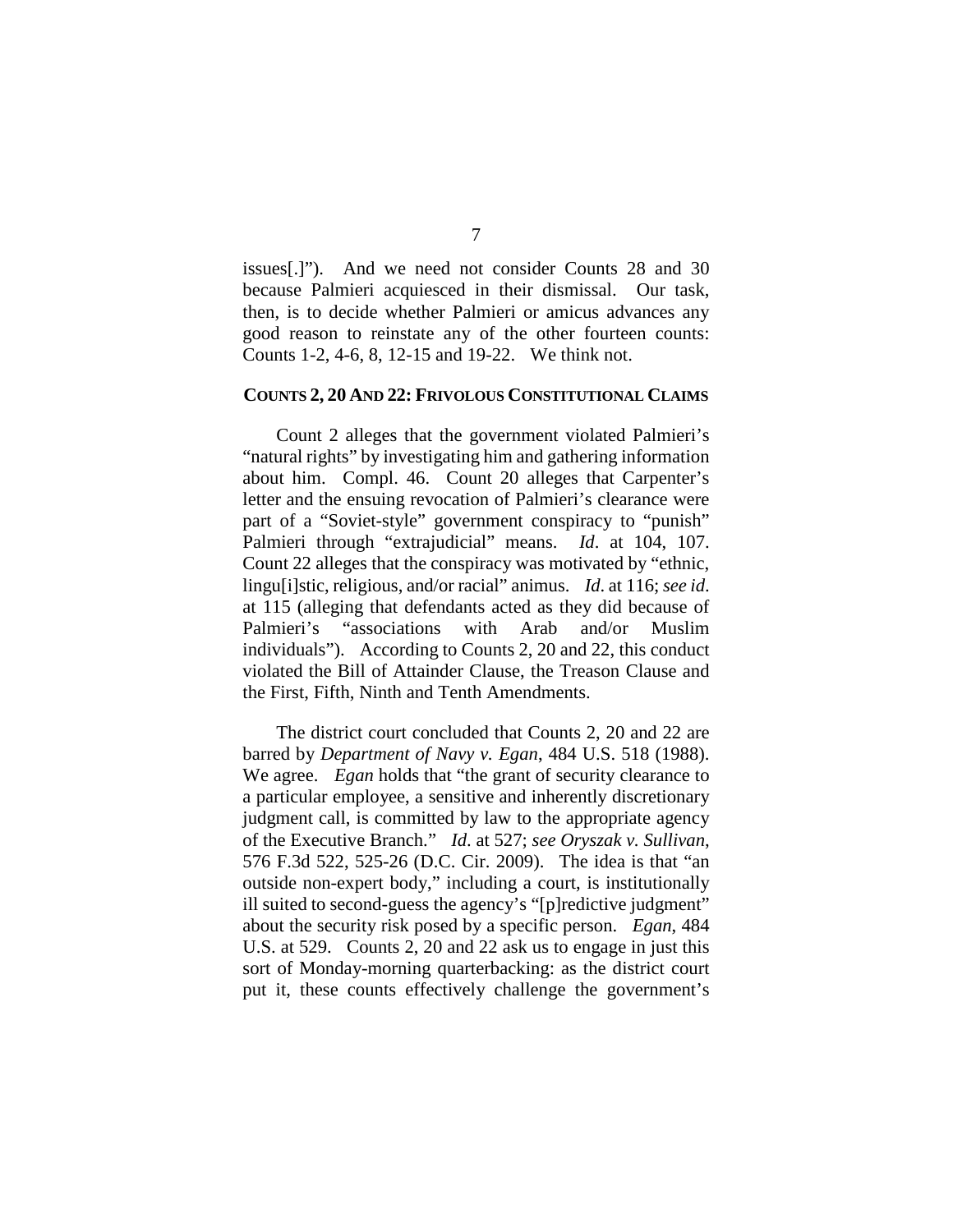decisions "to conduct a security clearance investigation" and to resolve it in a particular way. *Palmieri*, 72 F. Supp. 3d at 203 n.5.

Granted, we have recognized an exception to *Egan* for some constitutional claims challenging "the methods used to gather information on which [a clearance decision] presumably will be based." *Nat'l Fed'n of Fed. Employees v. Greenberg*, 983 F.2d 286, 290 (D.C. Cir. 1993). But the exception does not save "a wholly frivolous constitutional claim or an immaterial one advanced solely for the purpose of" circumventing *Egan*. *Id*. "[W]holly frivolous" well describes Counts 2, 20 and 22. We see no law in Palmieri's briefs, or amicus's, to suggest Palmieri suffered an actionable violation under the provisions these three counts invoke.<sup>[3](#page-7-0)</sup>

## **COUNTS 1 AND 8: PRIVACY ACT CLAIMS**

Count 1 claims that, in violation of the Privacy Act, the defendants created an agency record "concerning [Palmieri's] exercise of First Amendment . . . activities," including his "[a]ssociation[s]" and "[t]ravel." Compl. 42. Count 8 likewise claims a violation of the Privacy Act, alleging that NCIS agents acquired some of Palmieri's personnel records under false pretenses. The district court dismissed both counts, again concluding that *Egan* bars them. We affirm

<span id="page-7-0"></span> <sup>3</sup> <sup>3</sup> Amicus concedes that Counts 20 and 22 are barred because they "challenge the . . . decision to revoke [Palmieri's] security clearance or present no colorable constitutional challenge to the revocation process." Amicus Br. 30-31 n.9. Palmieri "adopts and endorses" amicus's briefs, Appellant's Br. 25; Appellant's Reply Br. 5, but does not expressly join the concession. No matter. We need not accept the concession to affirm dismissal of Counts 2, 20, and 22; we simply note it for its good sense.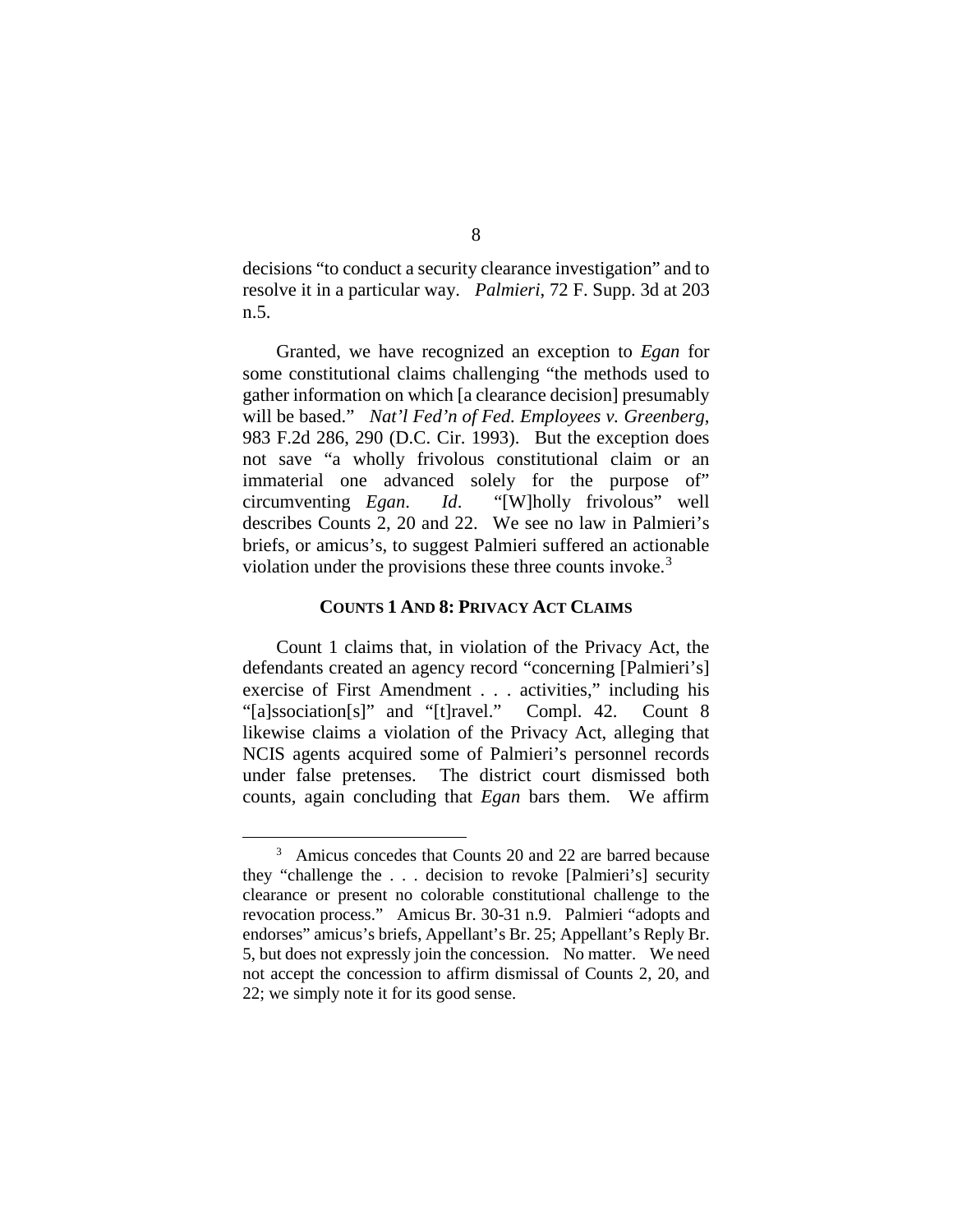their dismissal but for a different reason: they fail on the merits.[4](#page-8-0) *See Parsi v. Daioleslam*, 778 F.3d 116, 126 (D.C. Cir. 2015) ("Ordinarily, a court of appeals can affirm a district court judgment on any basis supported by the record, even if different from the grounds the district court cited.").

Count 1 runs headlong into 5 U.S.C.  $\S$  552a(e)(7), which permits the government to maintain a record involving First Amendment activity where, as here, it is "pertinent to and within the scope of an authorized law enforcement activity." *See Maydak v. United States*, 363 F.3d 512, 517 (D.C. Cir. 2004) ("Although the Privacy Act does not define 'law enforcement activity,' we have interpreted the phrase broadly" to include "an authorized criminal, intelligence, or administrative investigation." (citing *Nagel v. Dep't of Health, Educ. & Welfare*, 725 F.2d 1438, 1441 n.3 (D.C. Cir. 1984))). Count 8 similarly cannot withstand the force of statutory text: it erroneously mixes and matches criminal and civil portions of the Privacy Act. It alleges that individual agents violated 5 U.S.C. § 552a(i)(3), which prescribes criminal punishment for "[a]ny person" who knowingly and willfully obtains certain records under false pretenses. Count 8 then seeks redress for that violation under 5 U.S.C. §  $552a(g)(1)$ , which creates a cause of action only for "agency" violations. Under the Privacy Act, an individual person is not an "agency." 5 U.S.C. § 552a(a)(1) (incorporating definition now appearing at 5 U.S.C.  $\S$  552(f)(1)).

<span id="page-8-0"></span>Because the *Egan* holding does not speak to jurisdiction, *Oryszak*, 576 F.3d at 524-26, we can assume without deciding that it does not bar these counts.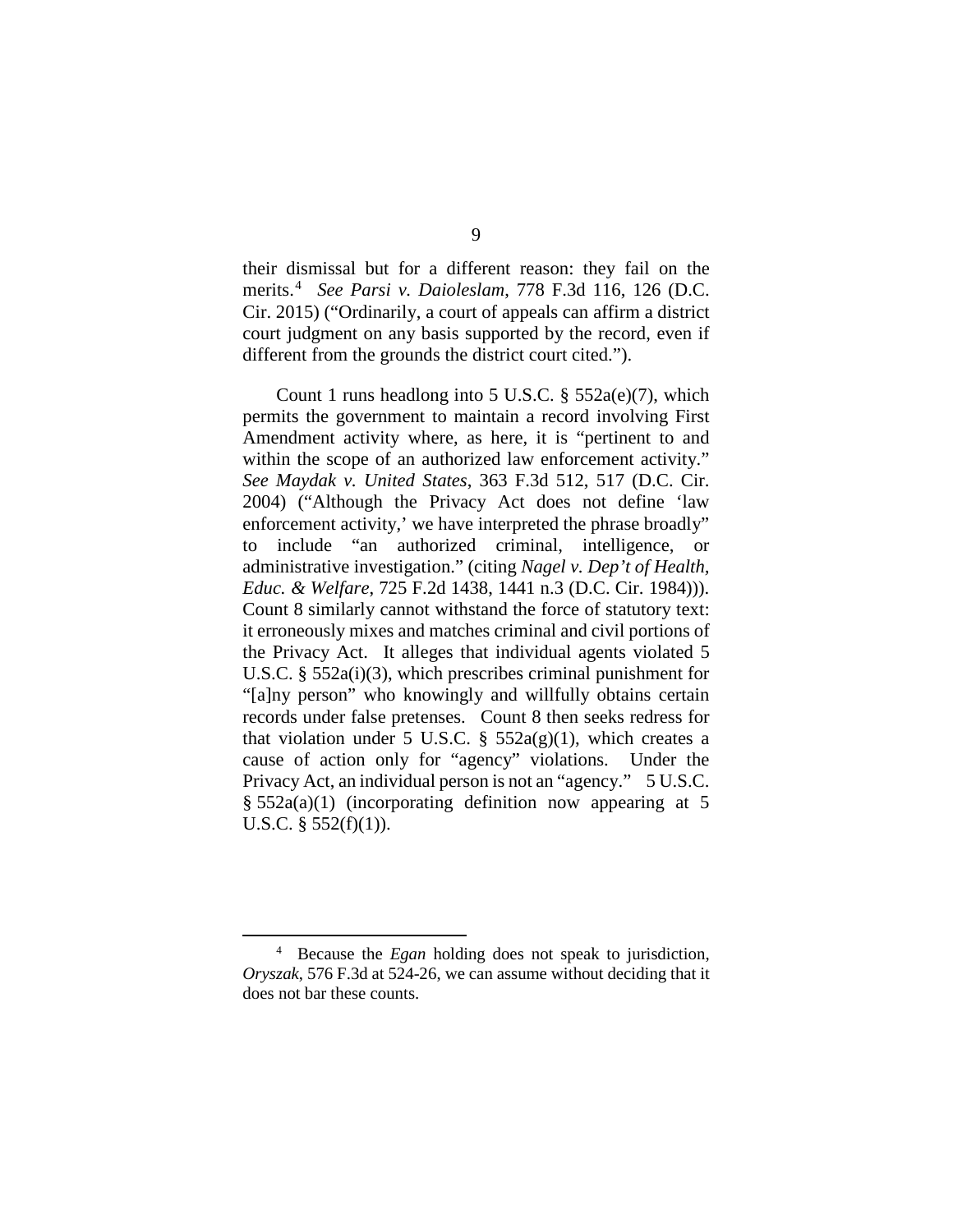#### **COUNTS 13 AND 19: DUE PROCESS CLAIMS UNDER** *BIVENS*

Invoking *Bivens v. Six Unknown Named Agents of Federal Bureau of Narcotics*, 403 U.S. 388 (1971), Counts 13 and 19 raise due process claims against individual officials. Count 13 alleges that in May 2010, without due process, NCIS agents "orchestrated [Palmieri's] removal from" his job at the Bahrain naval base. Compl. 82. Count 19 alleges that in August 2011, without due process, Defense Department officers and employees "orchestrated [Palmieri's] removal from" the job he had on his return to the United States.<sup>[5](#page-9-0)</sup> *Id.* at 100. The district court dismissed both counts, once again concluding that *Egan* bars them. And once again, we affirm their dismissal but for a different reason: the officials are entitled to qualified immunity.

"The doctrine of qualified immunity shields officials from civil liability so long as their conduct does not violate clearly established statutory or constitutional rights of which a reasonable person would have known." *Mullenix v. Luna*, 136 S. Ct. 305, 308 (2015) (per curiam) (internal quotations omitted). When an official asserts qualified immunity, the plaintiff must "overcome" that assertion by demonstrating (*inter alia*) that the right "was clearly established at the time of" the alleged violation. *Fox v. District of Columbia*, 794 F.3d 25, 29 (D.C. Cir. 2015). This is no easy feat. "[E]xisting precedent must have placed the statutory or constitutional question beyond debate," not merely "at a high level of generality" but "in light of the specific context of the case." *Hedgpeth v. Rahim*, No. 16-7146, 2018 WL 3117808, at \*2 (D.C. Cir. June 26, 2018) (quoting *White v. Pauly*, 137 S.

<span id="page-9-0"></span> $rac{1}{5}$  Count 19 alleges a date of "August 2012," Compl. 100, but another part of the complaint makes clear that Palmieri lost his job in August 2011, *id*. at 30-31.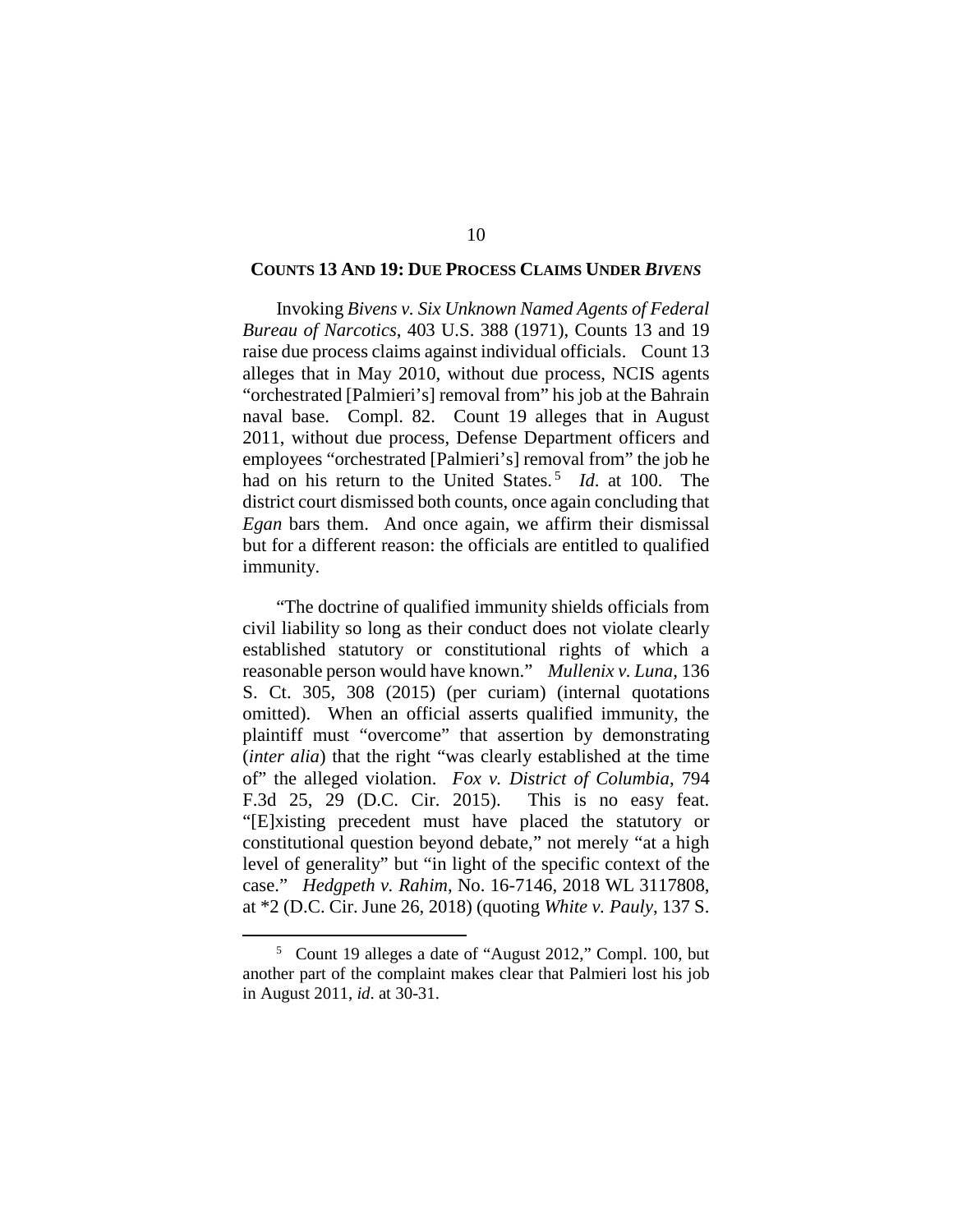Ct. 548, 551-52 (2017) (per curiam), and *Scott v. Harris*, 550 U.S. 372, 377 (2007)).

We doubt Palmieri can make the required showing. But because neither he nor amicus even attempts to do so, we need not decide the matter. *See Fox*, 794 F.3d at 29. We held in *Fox* that a police officer was "entitled to qualified immunity because [the plaintiff's] opening brief fail[ed] to argue that her right not to be seized in [those] particular circumstances was clearly established, let alone identify what decisions of the Supreme Court or the courts of appeals clearly established that right." *Id*. (internal quotation omitted). We reasoned that the plaintiff thereby "forfeited" any attempt to stave off qualified immunity. *Id*. The same is true here: the opening briefs do not so much as mention qualified immunity, much less identify precedent putting the due process question "beyond debate" on the record facts. [6](#page-10-0) *Hedgpeth*, 2018 WL 3117808, at \*2 (internal quotation omitted).

## **COUNT 21: CHALLENGES TO DOHA PROCEEDING**

Count 21 alleges that, during the DOHA proceeding, the government violated due process and acted arbitrarily and capriciously in introducing Carpenter's letter and effectively

<span id="page-10-0"></span>The issue of qualified immunity first appears in the government's brief. In reply, amicus asks us—but only as to Count 12—"not to address" qualified immunity because the district court ruled on a different basis. Amicus Reply Br. 27-28. Even had amicus tailored this request to Counts 13 and 19, we would not entertain it. Amicus cites no law suggesting that dismissal on grounds other than qualified immunity relieves the plaintiff of his appellate burden under *Fox* where, as here, the defendants asserted qualified immunity in district court. Mem. in Support of Mot. to Dismiss, Dkt. No. 26 at 5, 17-20, 23-27 (Nov. 12, 2013).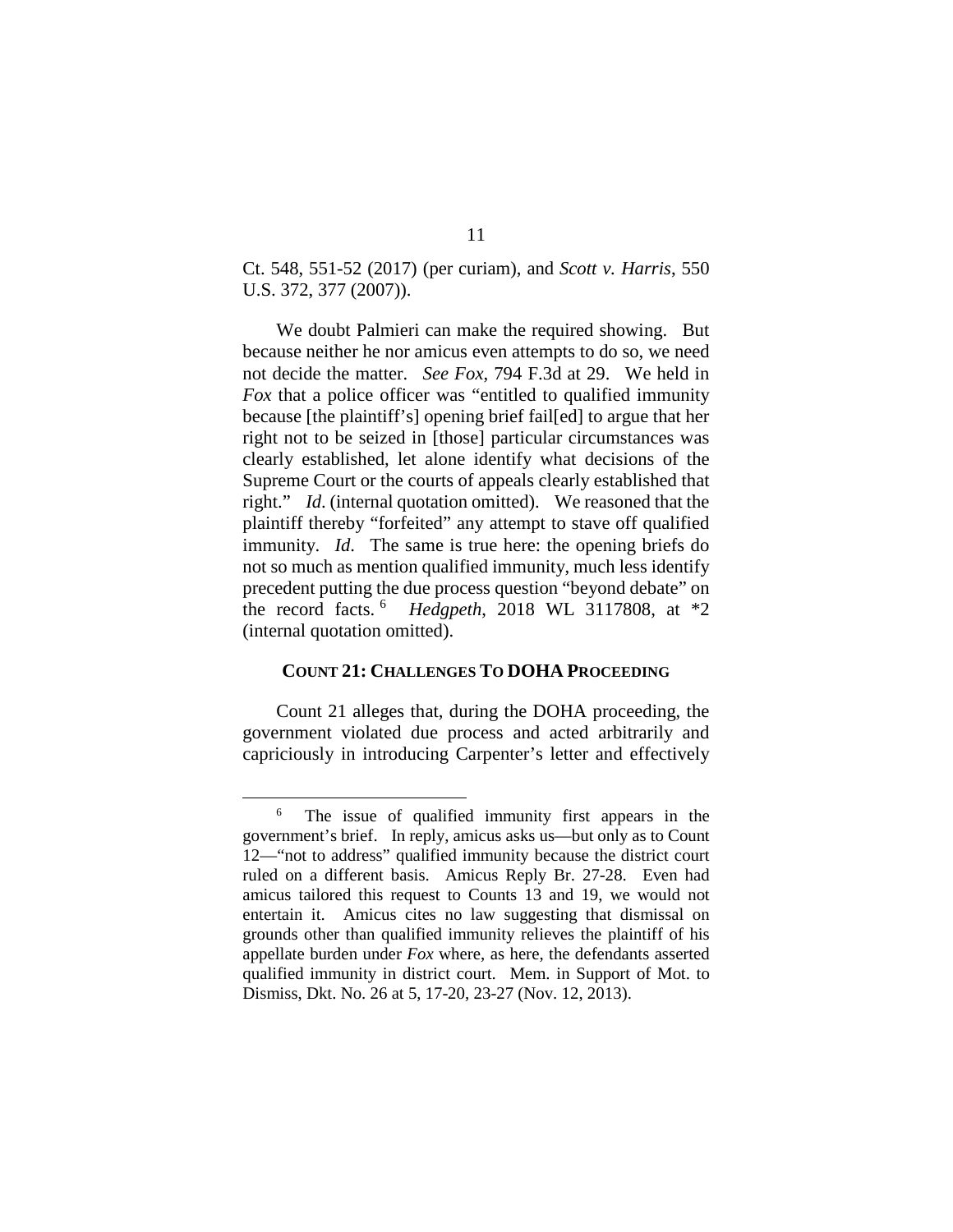denying Palmieri an opportunity to confront the Navy reservist. The district court dismissed the due process component of this claim on the ground that Palmieri has no liberty or property interest in a security clearance. The court granted summary judgment to the government on the APA component of the claim, concluding that "the administrative judge properly admitted the evidence" and "the DOHA appeal board thoughtfully reviewed and applied the governing authorities." *Palmieri*, 72 F. Supp. 3d at 209 (capitalization altered). In light of Palmieri's allegations that the government's actions have made it impossible for him to find work, *see, e.g.*, Compl. 36, 39, 64, 79, 107-08, we assume without deciding that he has a cognizable liberty interest, *see Gill v. DOJ*, 875 F.3d 677, 681 (D.C. Cir. 2017) (per curiam) (in some circumstances, plaintiff "may show that a liberty interest was violated by the revocation of a security clearance" (citing *Doe v. Cheney*, 885 F.2d 898, 909-10 (D.C. Cir. 1989))). We nevertheless agree with the district court that Palmieri has no viable claim.

We start with Palmieri's assertion of arbitrariness and caprice. He and amicus claim a violation of Executive Order 10865 and Directive 5220.6. Because of DOHA's familiarity with these laws and clearance issues more generally, *cf*. *Greenberg*, 983 F.2d at 290—and because of the APA's abuseof-discretion standard, 5 U.S.C. § 706(2)(A)—we owe deference to the administrative judge and appeal board. We see no abuse in the admission of Carpenter's letter and the reservist's declarations therein.

Even assuming Palmieri was entitled to "an opportunity to cross-examine" the reservist, Amicus Br. 28 (quoting Exec. Order No. 10865 § 4 and Directive 5220.6, Encl. 3 ¶ E3.1.22), the administrative judge in fact gave Palmieri an opportunity to call the reservist as a witness. The judge asked Palmieri if he knew the reservist's whereabouts. Palmieri said he did. The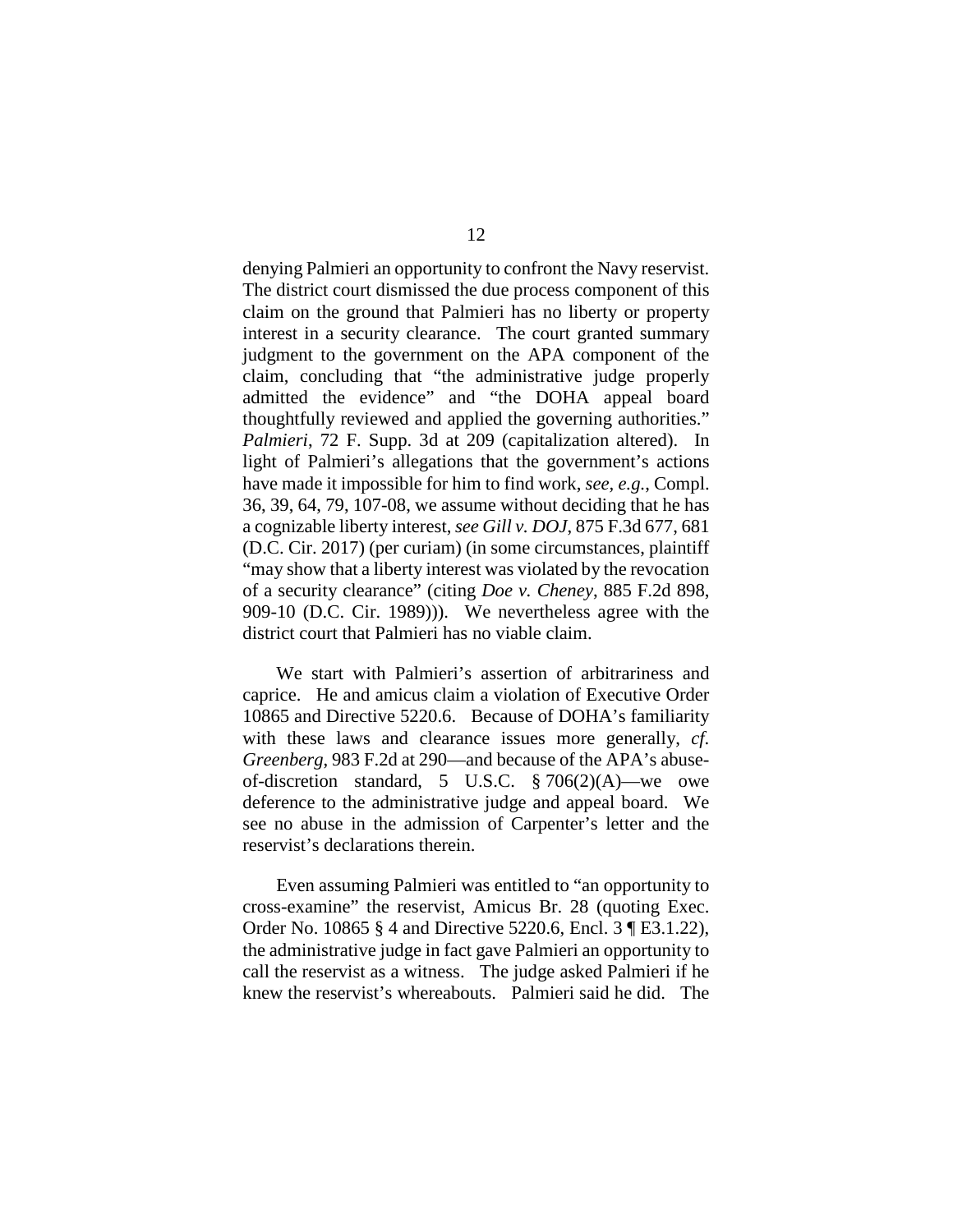judge asked DOHA counsel if the government objected to the reservist testifying by telephone. Counsel did not object. The judge told Palmieri that, if he wanted the reservist to testify, and if he provided as much information about her as he could, the judge would "ask the Government . . . to make arrangements" for her to testify. JA 448-49. Palmieri did not say he lacked sufficient information to help make such arrangements. Instead, he flatly declined the opportunity to seek her testimony. *See, e.g.*, JA 445 ("She's not my witness. She's a Government witness. . . . She certainly wouldn't be on my side."). Having chosen that strategy, he is in no position to claim prejudicial error. 5 U.S.C. § 706; *see Ritz v. O'Donnell*, 566 F.2d 731, 735 (D.C. Cir. 1977) (union member suspected of misconduct received "full and fair hearing" despite absence of charging parties because he declined opportunity to call them); *cf*. *Reynolds v. United States*, 98 U.S. 145, 158 (1878) (even in criminal case, defendant "cannot insist on" confronting witnesses "if he voluntarily keeps [them] away").

Relatedly, neither Palmieri nor amicus advances any persuasive reason to second-guess the conclusions of the administrative judge, JA 186 & n.1, appeal board, JA 182-83, and district court, *Palmieri*, 72 F. Supp. 3d at 208-09, that Carpenter's letter was an admissible business record under Directive 5220.6, Encl. 3  $\parallel$  E3.1.20 (providing that certain "[o]fficial records . . . compiled or created in the regular course of business . . . may be received and considered . . . without authenticating witnesses"). Amicus resists this conclusion based on Federal Rule of Evidence 803(6), suggesting it applies jot and tittle in a DOHA adjudication. Amicus Br. 23-27. Amicus is mistaken: in a DOHA adjudication, the Federal Rules of Evidence "serve as a guide" but "may be relaxed . . . to permit the development of a full and complete record."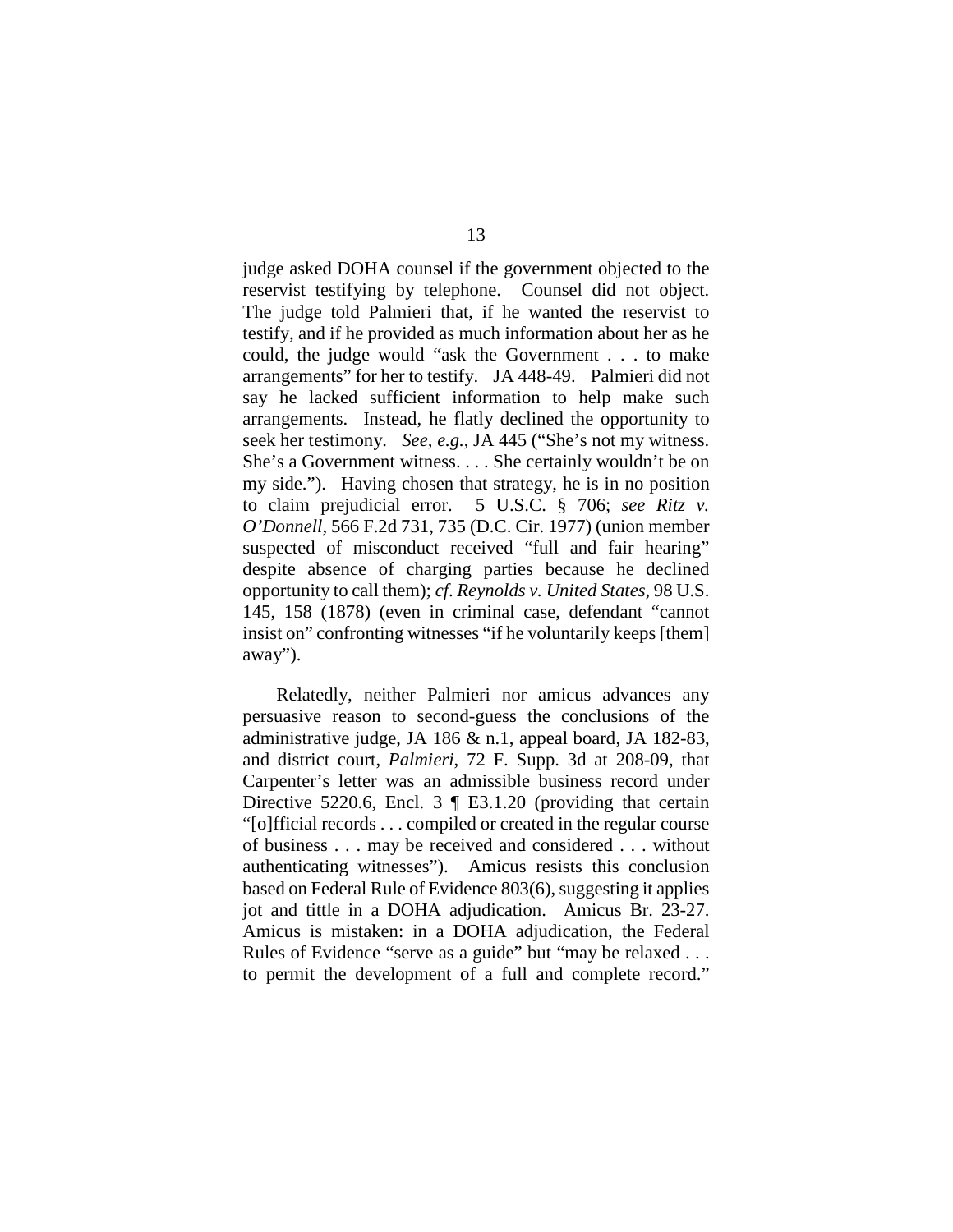Directive 5220.6, Encl. 3 ¶ E3.1.19; *see* JA 317 (administrative judge explained as much to Palmieri).

Having dispatched Palmieri's APA claim, we can "quickly resolve" his due process claim. *Gill*, 875 F.3d at 681. In *Gill*, we rejected the plaintiff's due process challenge to the revocation of his security clearance because he received "a full hearing . . . where he had the right to counsel and the opportunity to make his case." *Id*. So too in Palmieri's case. *See generally* JA 311-461. Because the administrative judge and DOHA appeal board reasonably applied Executive Order 10865 and Directive 5220.6, we have no cause to reach a different result here from the result in *Gill*.

## **COUNTS 4, 6 AND 14: CLAIMS OF ILLEGAL SEARCH**

Counts 4, 6 and 14 allege illegal searches in violation of the First and Fourth Amendments and the Foreign Intelligence Surveillance Act. Contrary to amicus's contentions, as adopted by Palmieri, the district court correctly dismissed these counts for failure to state a claim.

Regarding Count 4, amicus contends that the government "search[ed]" Palmieri's Facebook account. Amicus Br. 34. We disagree. The district court read Count 4 to allege that a third person "to whom Palmieri had given access to his Facebook page . . . used that access to obtain" information about him. *Palmieri*, 72 F. Supp. 3d at 209. An investigative report cited in Count 4 bolsters the court's reading. The report explains that the third person is one of Palmieri's Facebook friends and that she viewed his Facebook page using the access she had based on her status. JA 201. Obtaining from that person information Palmieri knowingly and voluntarily shared with his Facebook friends is not a search. *See Smith v. Maryland*, 442 U.S. 735, 743-44 (1979) ("[A] person has no legitimate expectation of privacy in information he voluntarily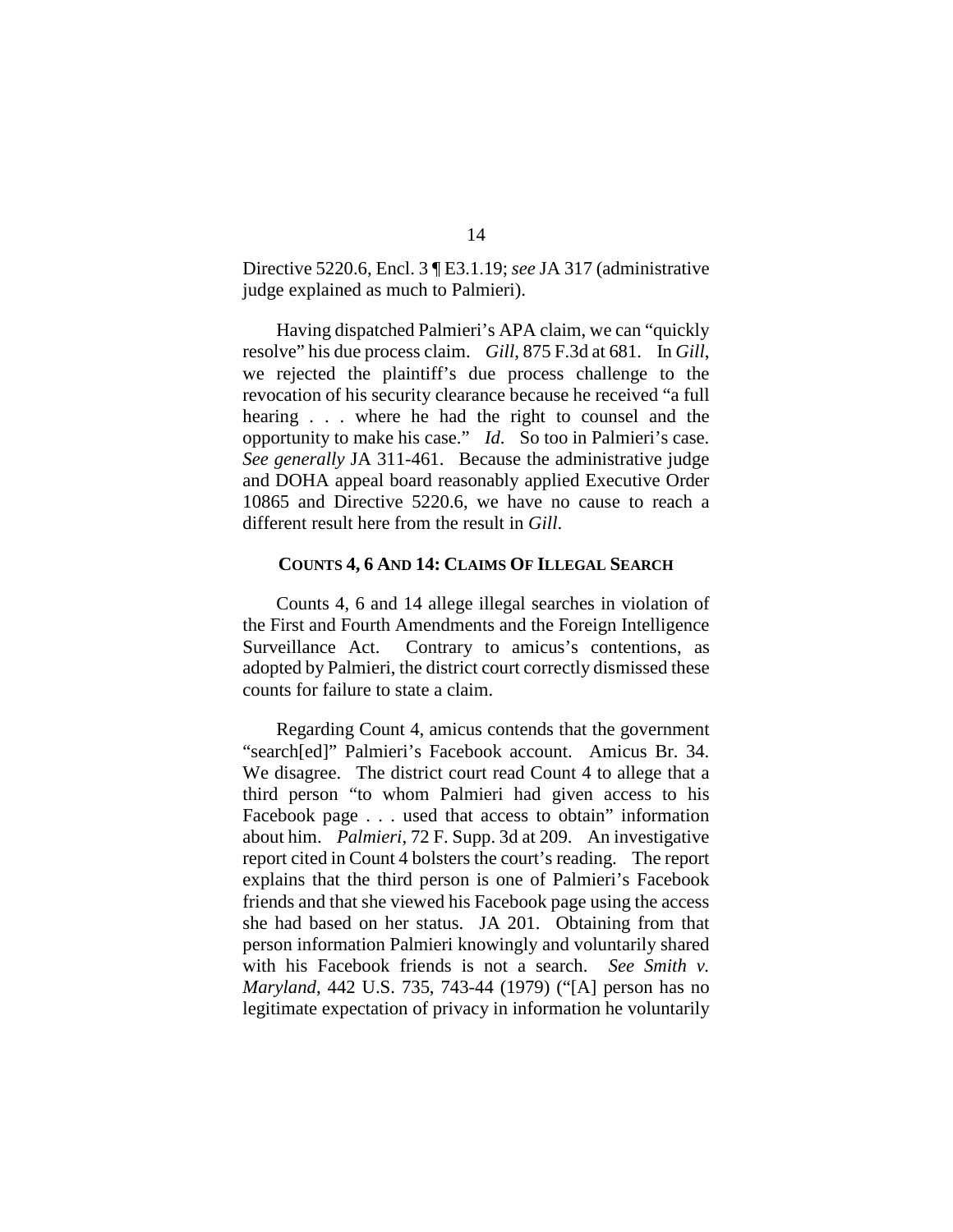turns over to third parties."); *United States v. Miller*, 425 U.S. 435, 443 (1976) (this is so "even if the information is revealed on the assumption that it will be used only for a limited purpose and the confidence placed in the third party will not be betrayed"). $<sup>7</sup>$  $<sup>7</sup>$  $<sup>7</sup>$ </sup>

Regarding Counts 6 and 14, which allege illegal searches of Palmieri's workspace and computers, we agree with the district court that they were reasonable searches "carried out for the purpose of obtaining 'evidence of suspected workrelated employee misfeasance.'" *Palmieri*, 72 F. Supp. 3d at 212 (quoting *O'Connor v. Ortega*, 480 U.S. 709, 723 (1987) (plurality opinion)). Contrary to amicus's argument, Amicus Br. 41-43, the fact that the misfeasance may have been criminal does not make the searches any less reasonable, *see United States v. Simons*, 206 F.3d 392, 400 (4th Cir. 2000) (under *O'Connor*, government agency has "an interest in fully investigating [employee's] misconduct, even if the misconduct was criminal").

## **COUNTS 5 AND 15: CLAIMS UNDER STORED COMMUNICATIONS ACT**

Counts 5 and 15 allege that the defendants' search and seizure of Palmieri's "work computers" and "work emails" violated the Stored Communications Act. Compl. 59, 89. These counts, too, state no claim. <sup>[8](#page-14-1)</sup> Under the Act, the

<span id="page-14-0"></span>We note that Count 4 does not allege "a detailed chronicl[ing] of [Palmieri's] physical presence compiled every day, every moment, over several years." *Carpenter v. United States*, 138 S. Ct. 2206, 2220 (2018) (distinguishing *Smith* and *Miller* on this basis).

<span id="page-14-1"></span>The district court dismissed Counts 5 and 15 for lack of jurisdiction, holding that the Stored Communications Act does not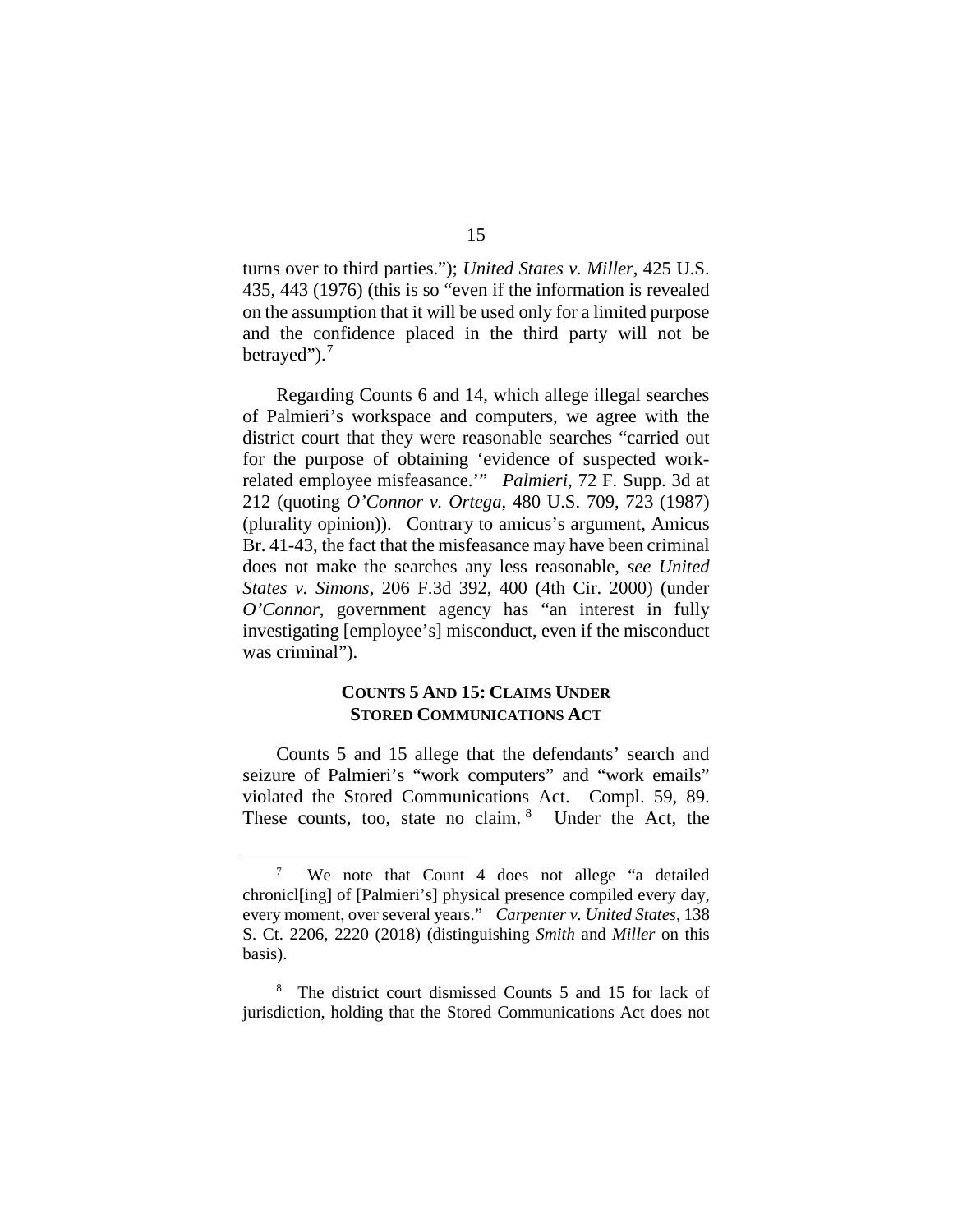government must obtain a warrant and follow prescribed procedures whenever it requires a service provider to "disclos[e]" certain stored electronic communications. 18 U.S.C. § 2703(a). As we read the complaint, the electronic communications at issue—to repeat, Palmieri's work emails on his work computers—belonged to the government. And as a matter of plain English, the government demanded no "disclosure" of its own records. *See* IV OXFORD ENGLISH DICTIONARY 738 (2d ed. 1989) (to "disclose" is to "open up to the knowledge of others"); *cf*. FED. R. CIV. P. 26(a)(1) ("[d]isclosure" involves providing information and documents to "other parties").

#### **COUNT 12: CLAIM OF UNLAWFUL INTERROGATION**

Finally, invoking *Bivens*, Count 12 alleges that NCIS agents violated the Fifth Amendment when they "interrogated" Palmieri in Bahrain. Compl. 19-20, 78-81. The district court concluded that, on this count, Palmieri failed to establish personal jurisdiction of the defendants. We agree.

If the plaintiff seeks relief against a government official in his personal capacity, the district court must have personal

 $\overline{a}$ 

waive sovereign immunity for equitable claims like Palmieri's. The court overlooked the APA's waiver of sovereign immunity, 5 U.S.C. § 702, which "eliminate[s] the sovereign immunity defense in virtually all actions for non-monetary relief against a U.S. agency or officer acting in an official capacity," *Clark v. Library of Congress*, 750 F.2d 89, 102 (D.C. Cir. 1984). We have held "that the APA's waiver of sovereign immunity applies to any suit whether under the APA or not." *Trudeau v. FTC*, 456 F.3d 178, 186 (D.C. Cir. 2006) (internal quotation omitted). Accordingly, we affirm the dismissal of Counts 5 and 15 under Federal Rule of Civil Procedure 12(b)(6), not 12(b)(1). *See id*. at 197 (affirming for failure to state claim after district court dismissed for lack of jurisdiction).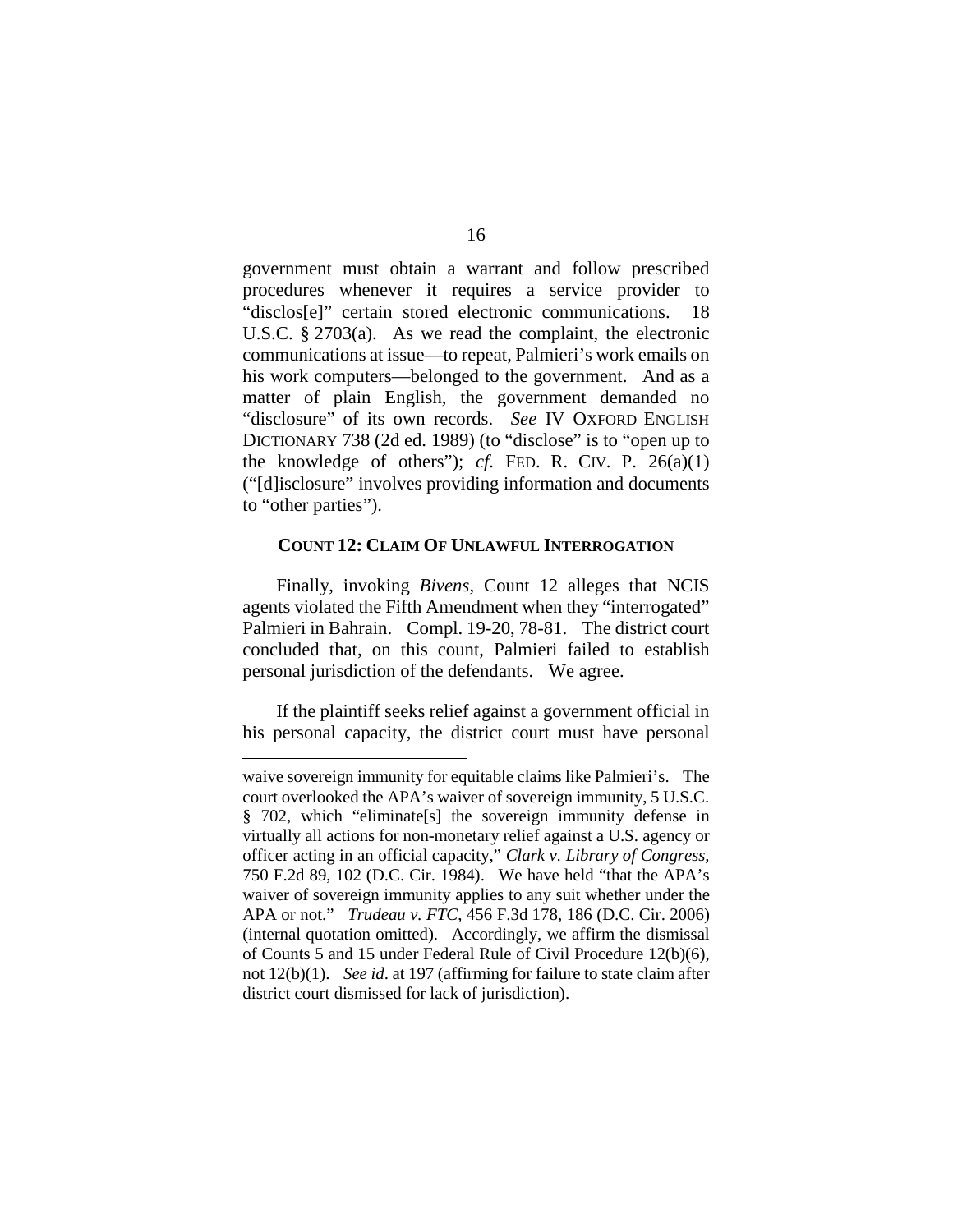jurisdiction of that defendant. *Ali v. District of Columbia*, 278 F.3d 1, 7 (D.C. Cir. 2002). And "for personal jurisdiction in the District Court for the District of Columbia to be proper," the defendant "must be covered by the District of Columbia's long-arm statute." *I.T. Consultants, Inc. v. Islamic Republic of Pakistan*, 351 F.3d 1184, 1191 (D.C. Cir. 2003). As relevant here, the long-arm statute covers a "tortious injury in the District of Columbia" caused "by an act or omission outside the District of Columbia" if the defendant engages in a "persistent course of conduct . . . in the District of Columbia." D.C. CODE § 13-423(a)(4).

Palmieri sues the agents in their personal capacity. Compl. 78. Yet the agents' only alleged conduct in the District was undertaken in their official capacity. *See Palmieri*, 72 F. Supp. 3d at 204 ("The only specific contact that Palmieri identifies between the individual defendants and this District is their employment by a federal agency once headquartered in the District."). Without more, the agents' official connections to the District do not suffice. *See Ali*, 278 F.3d at 7 (district court lacked personal jurisdiction over Virginia prison officials acting in individual capacity because connections to District of Columbia were in official capacity).

For the foregoing reasons, we affirm the district court's judgment.

*So ordered*.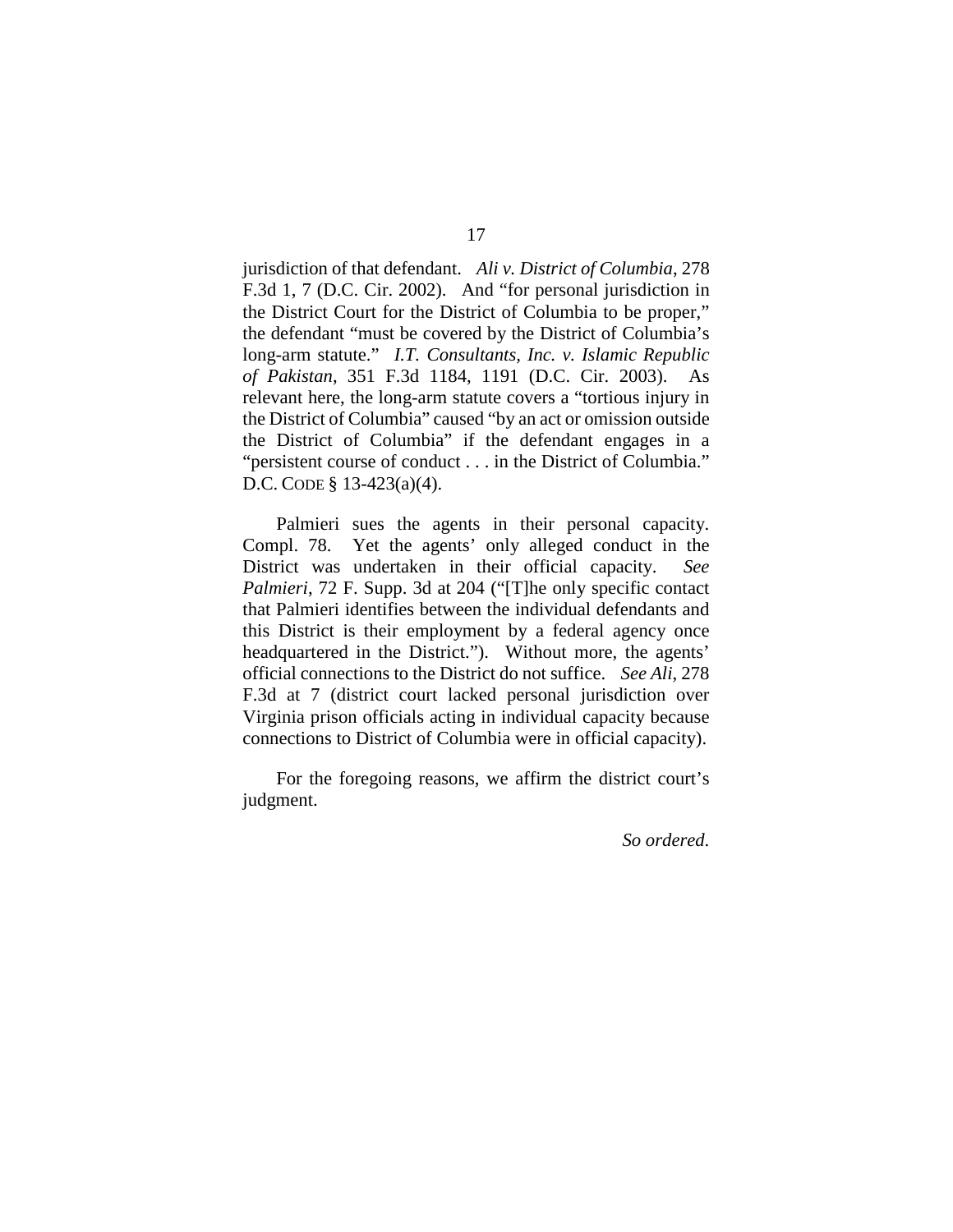KATSAS, *Circuit Judge*, concurring: The Court's opinion ably dispatches the jumble of thirty claims in the 163-page, *pro se* complaint under review. As the Court explains, each of Palmieri's claims is either forfeited, frivolous, or otherwise without merit. The Court thus manages to avoid the overarching issue in this or any other case arising from the revocation of a security clearance—whether *Department of Navy v. Egan*, 484 U.S. 518 (1988), bars judicial review.

In particular, the Court avoids deciding whether *Egan* bars non-frivolous constitutional challenges to the denial or revocation of a security clearance. *Egan* itself barred challenges under the Administrative Procedure Act, but the Court's reasoning—that control over classified information is constitutionally committed to the President as Commander in Chief, *see id.* at 527—seems to encompass constitutional challenges as well as statutory ones. On the other hand, *Webster v. Doe*, 486 U.S. 592 (1988), held that precluding judicial review of constitutional challenges to executive action can itself raise constitutional concerns, even in the area of national security. *See id.* at 601–05. However, that case involved only the statutory authority of the Director of Central Intelligence, not the Article II authority of the President. *See id.* at 597. Likewise, *National Federation of Government Employees v. Greenberg*, 983 F.2d 286 (D.C. Cir. 1993), held that *Egan* does not bar constitutional challenges to the methods used by the Executive Branch to gather information for making clearance decisions; but *Greenberg* did not involve a plaintiff seeking to undo the actual denial or revocation of a clearance, or even a challenge to adjudicatory as opposed to investigatory processes. *See id.* at 287–90.

The question whether a plaintiff can seek to undo the denial or revocation of a security clearance, based on nonfrivolous constitutional challenges to investigatory or even adjudicatory processes, is weighty and difficult because, in such cases, judicial review bumps up against the President's